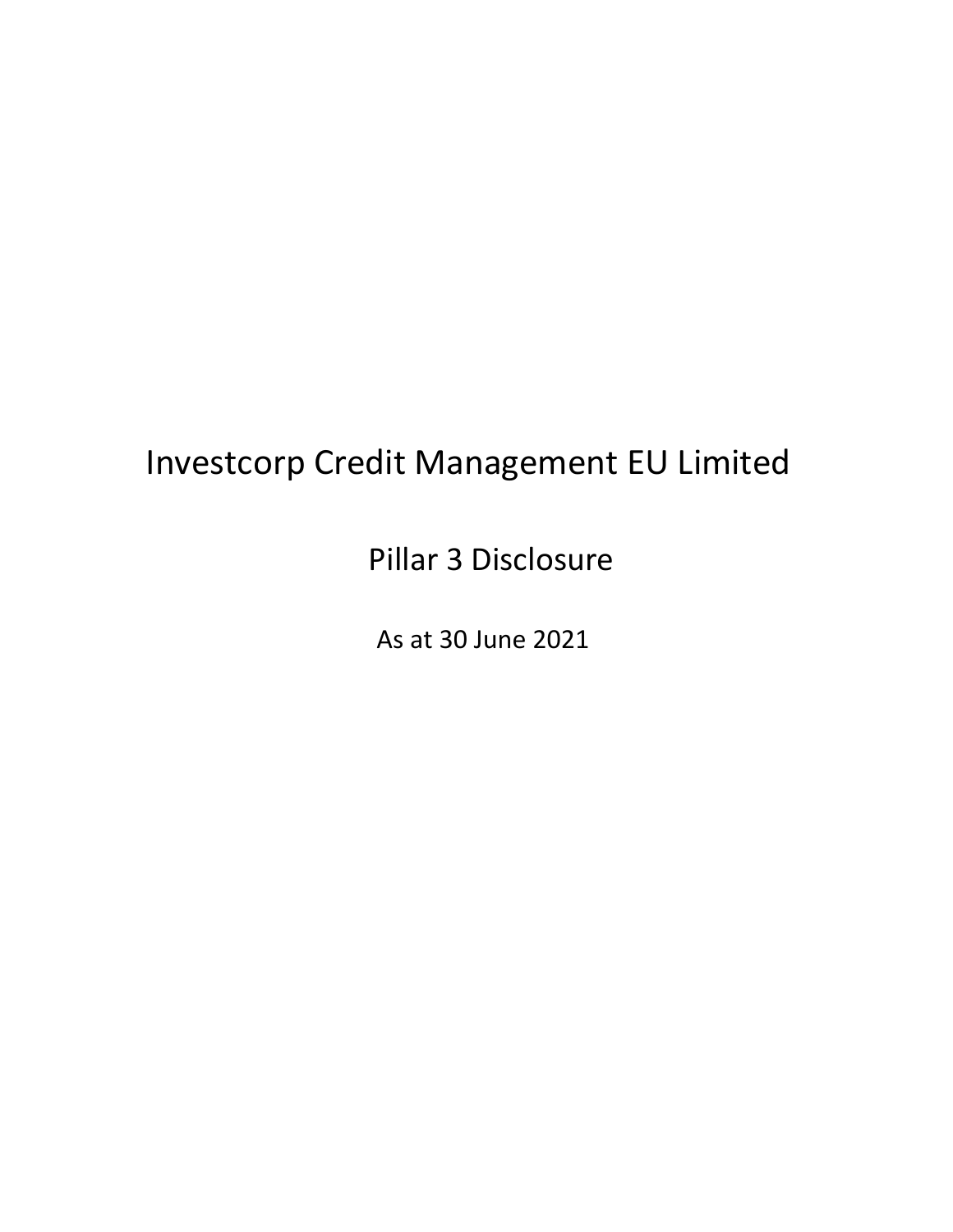## Background - The Capital Requirements Directive and Pillar 3

The Capital Requirements Directive (the "Directive" or the "CRR") of the European Union created a revised regulatory capital framework across Europe governing the amount and nature of capital that financial services firms must retain. In the United Kingdom, the Directive has been implemented by the Financial Conduct Authority ("FCA"). From 1 January 2014, with the implementation of the Capital Requirement Directive IV ("CRD IV"), regulations under BIPRU have been replaced by:

- the Capital Requirements Regulation ("CRR");
- the IFPRU sourcebook of the FCA handbook; and
- additional standards released by the European Banking Authority.

This regulatory capital framework consists of three pillars:

- 1. Pillar 1 sets out the minimum capital requirements to meet Investcorp Credit Management EU Limited's (the "Firm's" or "ICMEU's") credit, market and business/operational risk;
- 2. Pillar 2, requires firms and their supervisors to consider whether additional capital should be held to cover risks not covered by the Pillar 1 requirements
- 3. Pillar 3 seeks to improve market discipline by requiring firms to disclose certain information on their risks, capital and risk management process. Articles 431 – 455 of the CRR require that a firm subject to the provisions of the CRR must disclose, as appropriate, the relevant information required under Pillar 3. This must be done in accordance with a formal disclosure policy which sets out policies for assessing the appropriateness of ICMEU's disclosures, including their verification and frequency.

Pursuant to CRR Article 432(1), the Firm may omit one or more of the disclosures listed in Articles 435- 455 of the CRR (Title II of the CRR) if the information provided by such disclosures is not regarded as material, except for the disclosures laid down in Article 435(2)(c), Article 437 and Article 450.

Similarly, CRR Article 432(2) notes that the Firm may also omit one or more items of information included in the disclosures listed in Titles II and III of the CRR if those items include information which is regarded as proprietary or confidential in accordance with the second and third subparagraphs, except for the disclosures laid down in Articles 437 and 450.

Information shall be regarded as proprietary to an institution if disclosing it publicly would undermine its competitive position. Information shall be regarded as confidential if there are obligations to customers or other counterparty relationships binding an institution to confidentiality.

Subject to the aforementioned exemptions regarding information of a proprietary and/or confidential nature, the Firm has disclosed information in accordance with the following provisions of the CRR:

- Article 435 on the Firm's risk management objectives and policies;
- Article 436 on the scope of application of the CRR;
- Article 437 on the Firm's own funds;
- Article 438 on the Firm's compliance with the capital requirements contained in the CRR;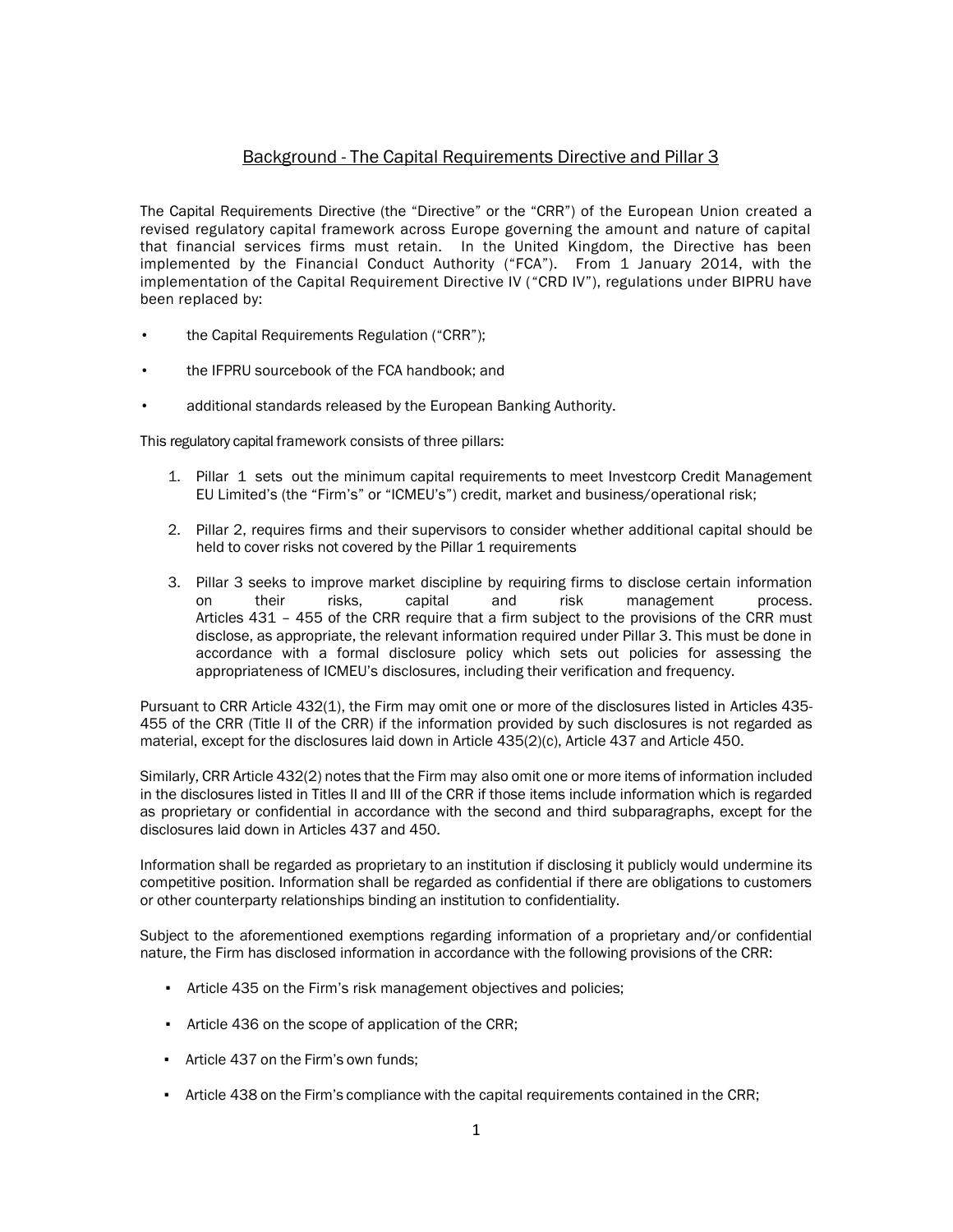- Article 439 on the Firm's exposure to counterparty credit risk;
- Article 442 on the Firm's exposure to credit and dilution risk;
- Article 443 on the Firm's unencumbered assets (see Annex1-Additional Disclosure on Asset Encumbrance); and
- Article 449 on the Firm's exposure to securitisation positions (see Annex 2- Exposure to Securitisation Positions).

Disclosures are required to be made on at least an annual basis and, if appropriate, more frequently. This document is designed to meet the Pillar 3 obligations of ICMEU. It has not been audited and it does not constitute any form of audited financial statement.

ICMEU's Board of Directors is ultimately responsible for the strategy and operation of ICMEU and for setting the risk appetite for the Firm. The risk appetite is considered to be the type and level of risks that ICMEU is willing to accept in pursuit of its strategic goals. Although ICMEU, through its implementation of Board approved policies and procedures, is able to demonstrate that it has appropriate and reasonable mitigants in place to minimize the level of residual risks to its business, no such risks can ever be eliminated.

ICMEU's Board of Directors is comprised of:

- Mr. Jeremy Ghose, ICMEU's Chief Executive Officer;
- Mr. Peter Goody, ICMEU's Chief Operating Officer; and
- Mr. Daniel Lopez-Cruz, the CEO and Head of Private Equity-Europe and a director of Investcorp Securities Limited, an ICMEU affiliate that also is regulated by the FCA.
- Mr. Craig Lawrence Sinfield-Hain, Head of Business Analysis and Planning for the Investcorp Group.

Mr. Ghose holds directorships in seven other companies –Investcorp European Loan Company DAC, ICM International Master Fund ICAV, ICM International Fund Plc, ICM Global Floating Rate Income Limited, Ebrain 4, Ebrain 5, Ebrain 6 and Ebrain 21 FZ.

Mr. Goody also holds directorships in ICM European Middle Market Loan Limited, ICM Investment Fund Plc, Investcorp European Loan Company Designated Activity Company, Investcorp European Loan Company II Designated Activity Company Mount Row Credit Limited, Mount Row (Levered) Credit Limited and Mount Row Credit II Limited.

Mr. Lopez-Cruz holds directorships in the following portfolio companies: Agromillora, Cambio, SPG Prints Vivaticket and Sanos, in addition to serving as a director of Investcorp Securities Limited, Investcorp International Limited, Investcorp Europe Holdings Limited and Investcorp Europe S.A.

Mr. Sinfield-Hain holds directorships in twenty three companies that either are, or are affiliated with, Investcorp Group private equity portfolio companies in addition to serving as a director of Investcorp Credit Manager Limited, Investcorp Management Services Limited, Investcorp Nominee Holder Limited, Investcorp Opportunity Fund Limited, Investcorp Management Holdings GP Limited, Investcorp International Limited, Investcorp Securities Limited, Investcorp Europe Holdings Limited, Investcorp Europe S.A and Investcorp Europe Acquisition Corp. I S.A.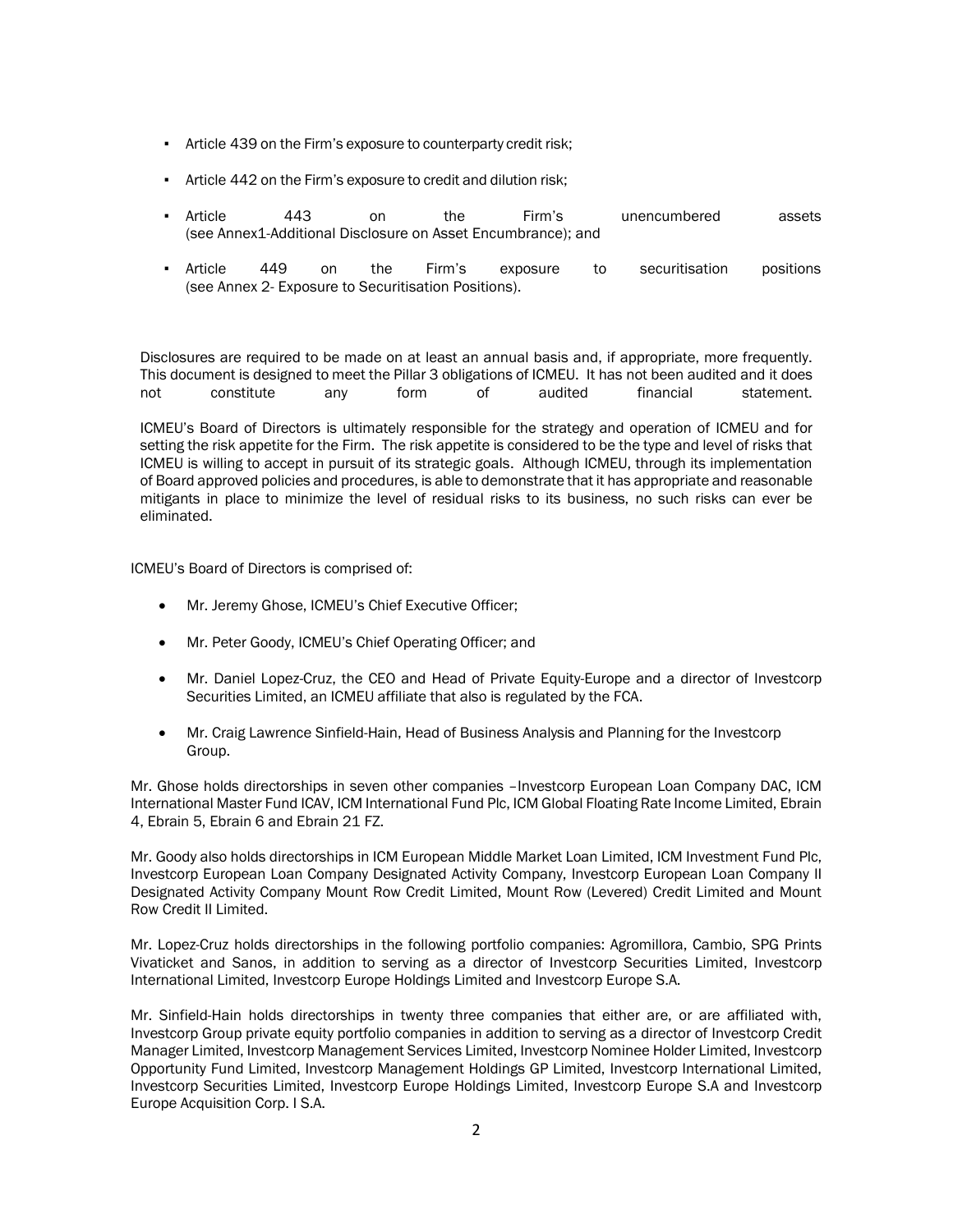ICMEU's policy is to limit Board membership to individuals with appropriate experience in the debt management/debt issuance sector. Mr. Ghose has 30+ years of experience in the debt management/debt issuance sector and Mr. Goody has 20+ years of experience across debt management and leveraged finance.

Mr. Lopez-Cruz, who is the Head of Private Equity-Europe for the Investcorp Group, led the team of investment professionals who performed due diligence on and negotiated the Investcorp Group's acquisition of ICMEU and its US affiliate which was completed in early March 2017. Prior to joining the Investcorp Group, Mr. Lopez-Cruz had approximately 10 years of experience in various facets of the debt issuance business.

Mr. Sinfield-Hain, who is the Head of Business Analysis and Planning for the Investcorp Group, provides corporate level value-added financial and strategic analysis and planning including budgeting, forecasting, long range planning, performance analysis, benchmarking and other ad-hoc analysis. In addition, Mr. Sinfield-Hain provides support and analysis to the Investcorp Group's senior management on corporate level mergers and acquisitions, new business initiatives, capital raising initiatives as we all as valuation.

## Scope of application of CRD IV requirements

The disclosures in this document are made in respect of ICMEU, the principal activity of which is to provide investment management and advisory services to various debt funds. The Firm is authorized and regulated by the Financial Conduct Authority (Firm Reference #446483).

For the purposes of CRD IV, the Firm is not a member of a group for prudential purposes and is therefore not required to prepare consolidated reporting or to make disclosures in relation to any other entities.

So far as the Firm is aware, there are no known current or foreseen practical or legal impediments to the prompt transfer of capital resources or repayments of liabilities between parent and subsidiary undertakings within the Firm's group.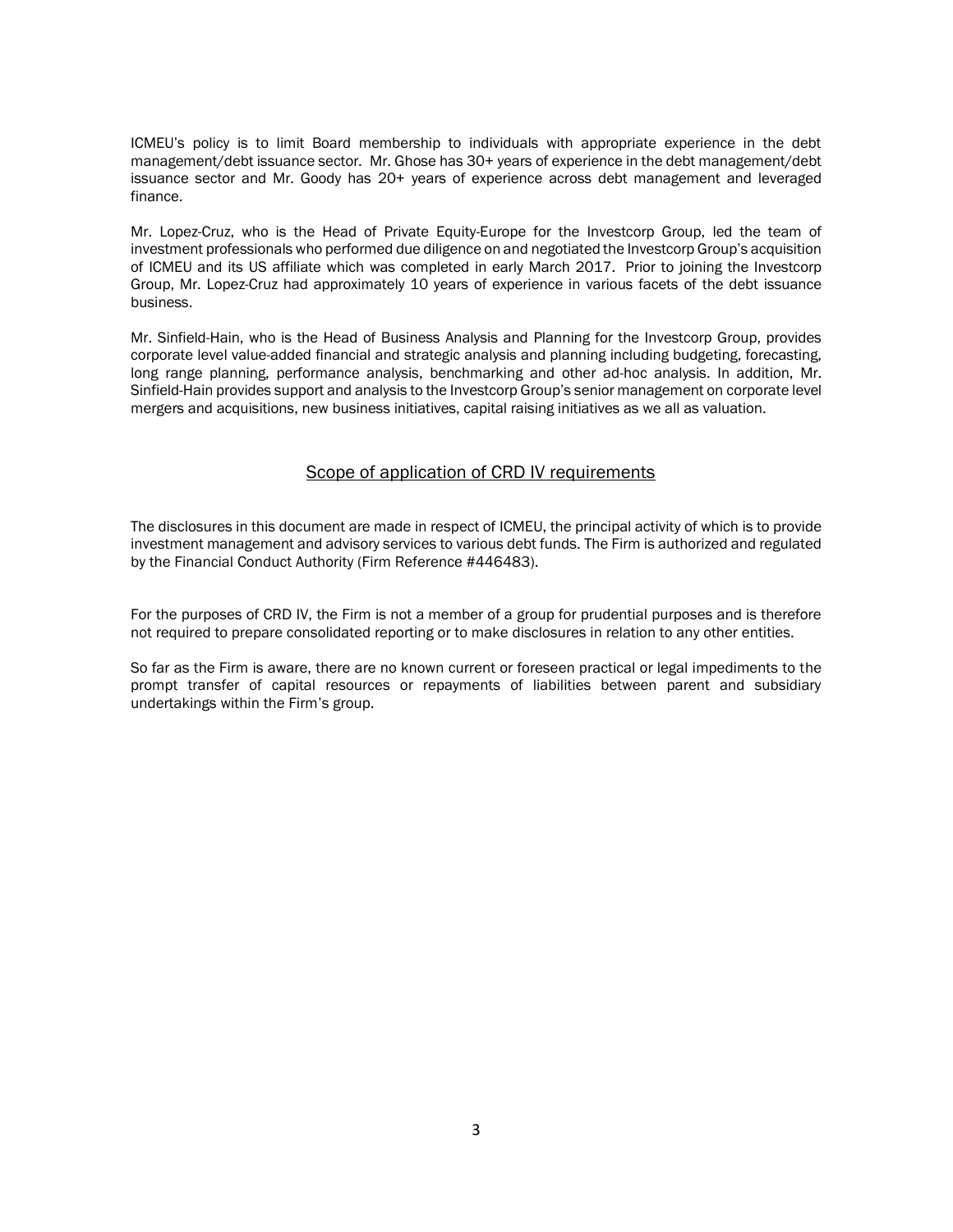## Company Profile | Investcorp Credit Management EU Limited

## Group Structure

ICMEU (the "Firm") is a wholly owned subsidiary of Investcorp S.A. ("ISA"). The ultimate parent company of ICMEU is Investcorp Holdings B.S.C.(c) ("IHBSC"). IHBSC is incorporated in the Kingdom of Bahrain . IHBSC and its consolidated subsidiaries, including ICMEU, are from time to time referred to in this Pillar 3 Disclosure as the "Investcorp Group".

## Description of Activities and Clients

ICMEU provides investment management and advisory services to various debt funds. The Firm is categorized by the FCA as an IFPRU 50K limited license firm for capital purposes. The Firm is not a member of a group for prudential purposes and is therefore not required to prepare consolidated reporting or to make disclosures in relation to any other entities.

## As at 30 June 2021:

ICMEU managed 20 CLO debt funds and 3 non-CLO funds..

ICMEU also co-manages, alongside a US affiliate, a debt fund called the ICM Global Floating Rate Income Fund.

Clients are eligible counterparties and professional clients. The Firm does not provide services to any retail clients.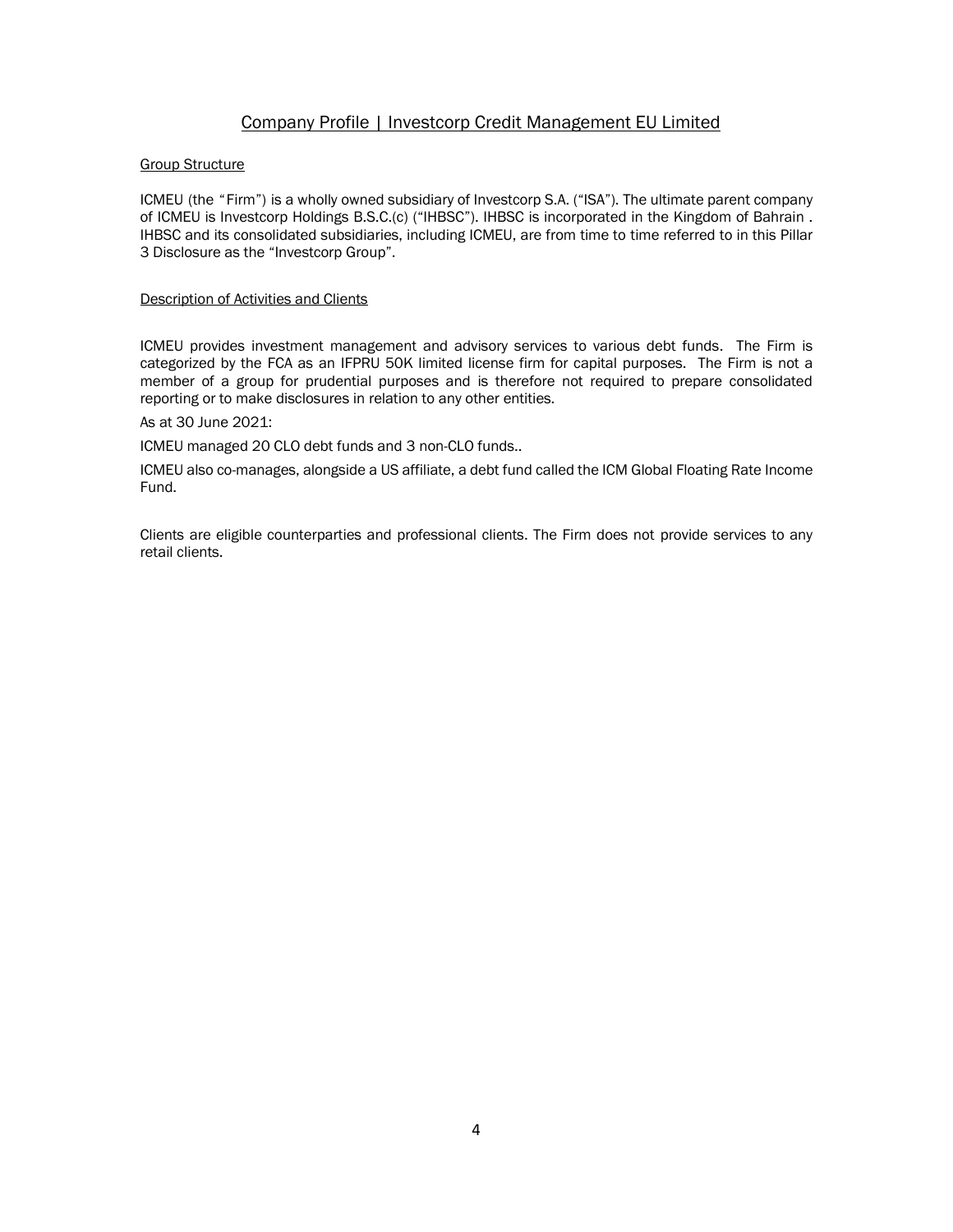## Risk Management Objectives and Policies

### Risk Management Framework

ICMEU's existing risk management framework is encapsulated within its policies and procedures, which are approved by ICMEU's Board and reviewed periodically by ICMEU's Compliance Officer.

The policies and procedures are complemented by, inter alia, individual policies and procedures for the specific fund programmes, and specific additional documentation, for example, Terms of Reference of the Investment Committee.

The Investcorp Group carry out an annual audit on ICMEU's business control framework and ICMEU's Finance Department provide monthly reporting services to ICMEU's Chief Operating Officer and quarterly reporting services to the Board.

An Investment Committee set up for the funds is structured to ensure quorums are present and voting procedures adhered to before assets are bought and sold by the funds.

When deemed appropriate by the ICMEU Board, external professional advice is sought to ensure compliance with market standard practice and regulatory changes.

ICMEU's risk register details the risks faced by ICMEU, their impact and likelihood of occurrence and whether additional capital should be considered in the ICAAP.

The impact of the material risks are essentially that the business will no longer receive fees from managing/advising funds which might result in ICMEU winding itself up.

In summary, the following could result in ICMEU no longer receiving fees for managing/advising funds:

- Removal as portfolio manager without cause
- Removal as portfolio manager with cause
- Regulatory breach causing withdrawal of regulated permission to do business
- Poor fund performance

Having regard to ICMEU's size, the nature, scope and complexity of its business, which does not entail systemic risk, the Firm has not set up a separate risk committee.

#### Risk Assessment and Identification

ICMEU's Board is ultimately responsible for the strategy and operation of ICMEU and for setting the risk appetite for the Firm. The risk appetite is considered to be the type and level of risks that ICMEU is willing to accept in pursuit of its strategic goals.

ICMEU is able to demonstrate that it has appropriate mitigants in place to ensure that the risks it might face are factored down to an insignificant level.

ICMEU is only prepared to accept low risk in relation to its clients and investment services and it is prepared to accept medium risk in relation to investments.

Accordingly, ICMEU has been assessed as having a medium risk profile overall.

#### Risk Mitigation and Monitoring

ICMEU's risk appetite is largely defined by its policies and procedures which are designed to set and monitor risk parameters agreed by the ICMEU Board. These policies also reflect the FCA requirement to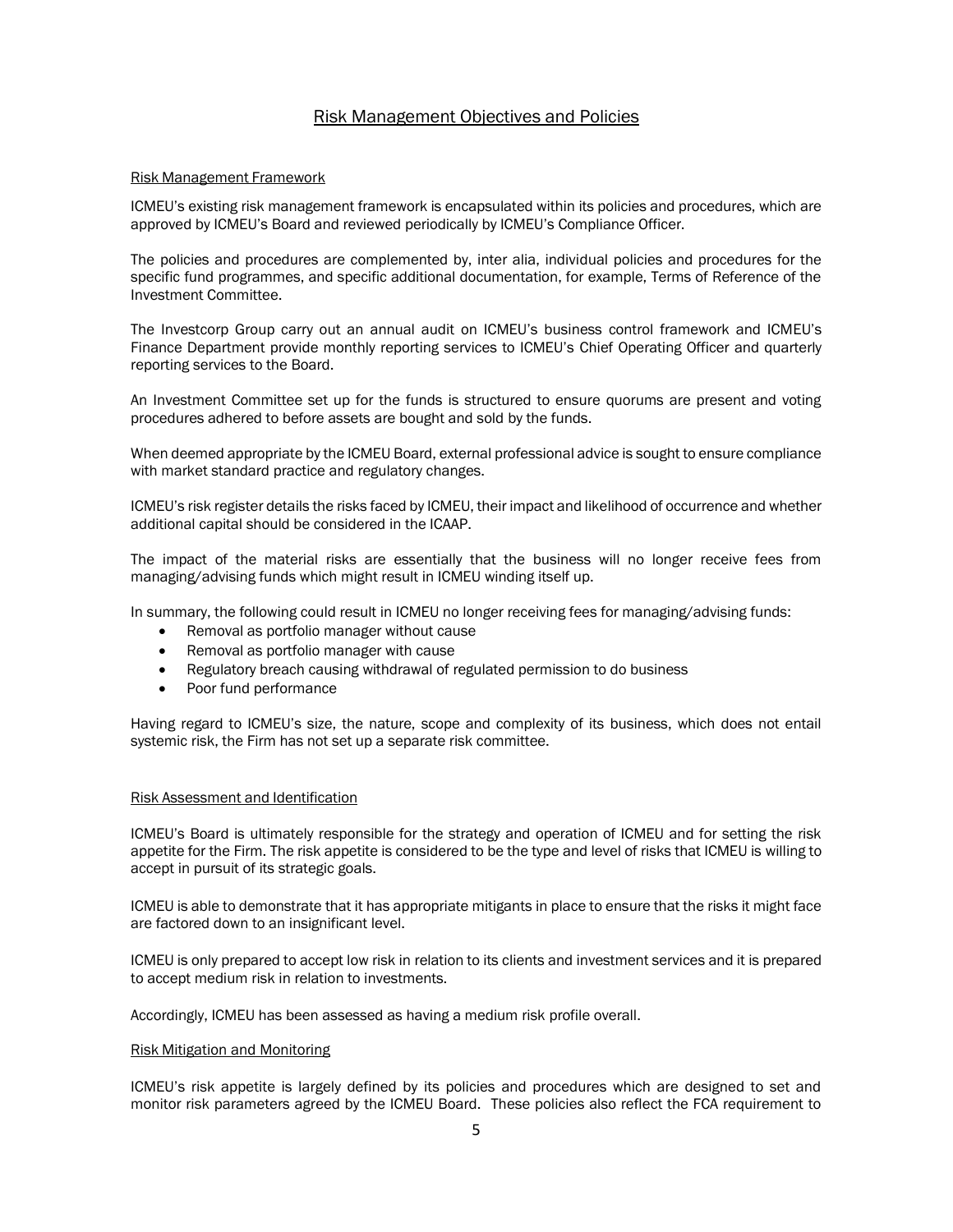manage a number of different categories of risk, including credit, market, business/operational, and liquidity risks. Information on all of these risks is set out below, with additional information also included within the Notes to the ICMEU financial statements.

The management of risk can be evidenced in the structures of the CLO funds, all of which pay a senior fee and a subordinated fee, the former being a secure fee regardless of fund performance. Additionally, the Trustee of the CLO funds provides general oversight and ongoing monitoring of performance in regards to various portfolio profile and collateral quality tests.

The non-CLO mandates have investment parameters/restrictions which are also monitored on an ongoing basis by the AIFM. The Board of each fund also meets quarterly to review compliance with risk limits and performance more generally.

#### Risk Reporting

ICMEU's capital position is regularly reported to the ICMEU Board, through the monthly management accounts and as part of the consideration when taking on new fund management / advisory agreements.

#### Key Risks Identified and Mitigants

The majority of ICMEU's risk management efforts are focused on the mitigation of operational/business risk, which is defined as the risk of loss to the Firm resulting from failed or inappropriate internal procedures, people and systems, or from external events. More details on these risks and others are highlighted below.

### Operational Risk-Key Man

Key man operational risk is defined as the risk of loss of key personnel at the same time without replacements being appointed and approved by the relevant CLO noteholders within 60/90 days. Such an event would result in the Company being exposed to being removed as portfolio manager on notice by certain subordinated noteholders. Such an event could potentially occur across all CLO funds, resulting in a substantial loss of revenue for the Company.

Key personnel are well incentivised and retention plans are in place. Furthermore, the Firm has in situ personnel of similar standing who could be appointed within 60 days of such an event or, alternatively, recruited from the market.

#### Operational Risk-Removal of Portfolio Manager without Cause

The portfolio manager may be removed if certain coverage or par value ratio portfolio tests fail and ordinary/extraordinary resolutions of certain noteholders are passed.

The number of resolutions to be passed and percentages of shareholders required to pass these aforementioned resolutions is very high. It is also unlikely that all CLO's would breach these covenants at the same time.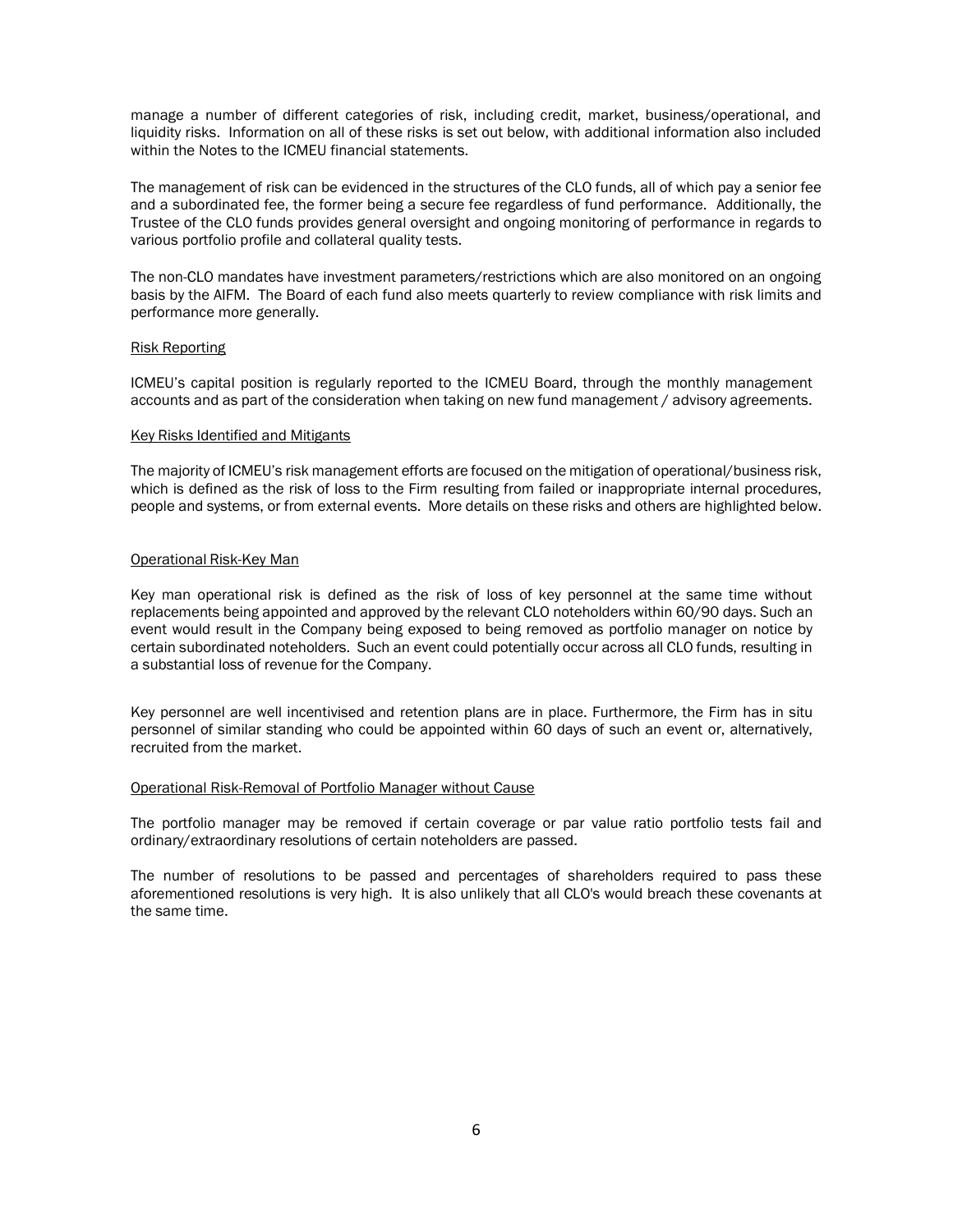### Operational Risk-Removal of Portfolio Manager for Cause

The portfolio manager may be removed for cause if an extraordinary resolution is passed by senior noteholders. Cause is defined as: (1) willful breach, (2) uncured breach causing material adverse effect on any noteholders (3) uncured breach of rep/warranty which has material adverse effect on any class of noteholder (4) wind-up or other similar events (5) Event of Default (6) individual commits fraud (7) PM removed from Companies registry.

The risk of these potential events is addressed as follows:

(1) Purchase and sell transactions executed by the portfolio manager are subject to the approval and/or oversight of the Investment Committee, (2) there has been no misrepresentation given by the portfolio manager in the offering circular for any fund, (3) the portfolio manager is solvent and can pay its debts as they fall due, (4) no Event of Default has been committed, (5) all directors are FCA approved persons, (6) there is a decreased likelihood of fraud as the portfolio manager does not hold client money, (7) portfolio manager keeps up to date with is statutory obligations at Companies House, and (8) regular audits are conducted on ICMEU's extensive policies and procedures.

## Operational Risk-System Failure

System failure is defined as the inability to manage the portfolios and obtain up to date information.

The Business Continuity and Disaster Recovery Plan allows for all heads of departments to work remotely from home, conduct trading activity via voice, and obtain price information on assets from Firm issued mobile devices.

## Operational Risk-Conflicts of Interest

The relationship between the Investcorp Group and the Firm could raise potential conflicts of interest if any fund managed by the Firm invests in debt issued by an Investcorp Group portfolio company. For this reason, any such investment is prohibited.

#### Regulatory, Legal and Compliance Risks

These risks are defined as the failure to stay ahead of the fast changing regulatory environment and subsequently facing enforcement action due to failure to comply with current rules. This risk also includes insider dealing and market abuse risks whereby a portfolio manager, for example, (1) trades an asset whilst holding material, nonpublic information ahead of the rest of the syndicate of lenders and is reported to the FCA for misuse of information or (2) buys shares in a public company whilst being an insider.

There is a full-time Compliance Officer who is part of the Investcorp Group so there is sufficient resource to ensure these risks are mitigated. All staff have been trained on Insider Dealing/Market Abuse rules and are fully appraised of the risks to the Firm should they misuse information. With very limited exceptions, such as purchases of US government debt, all personal trading transactions are subject to the prior approval of the Compliance Officer. In addition, all trading is monitored and phone lines of the portfolio manager are recorded.

#### Credit Risk

Credit risk is the risk that financial loss arises from the failure of a customer or counterparty to meet its obligations under a contract. The Firm's credit exposure is to its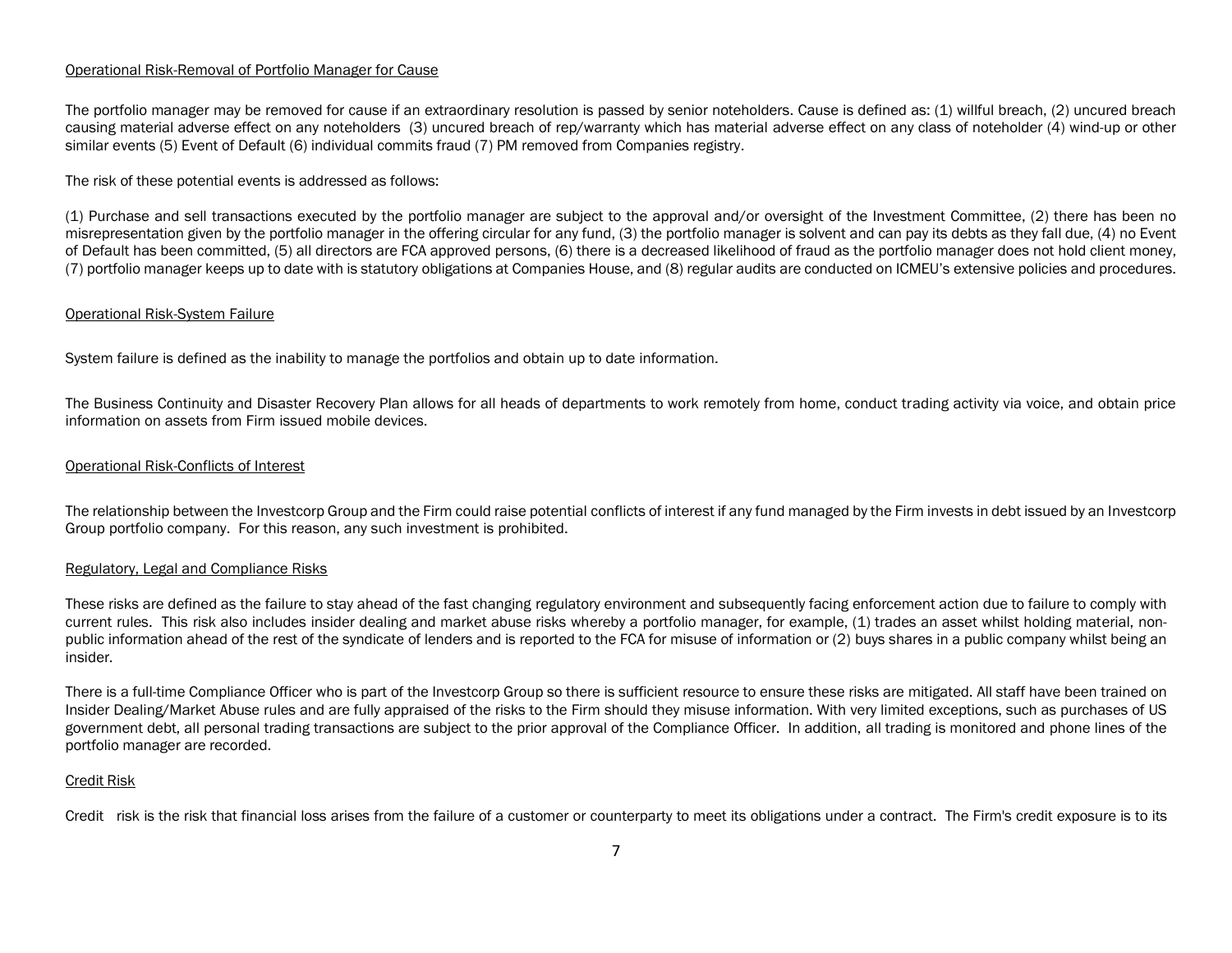investments in CLO funds, debtors and bank balances which amounted to £267 million (FY2020: £283million). The CLO investment is monitored monthly for value loss and debtors and cash balances are frequently monitored for size and age. Any subordinated fees that are not expected to be received for the foreseeable future are fully provided for. This situation is monitored closely, and the Board is updated regularly. ICMEU also manages the Credit Risk of each fund, and this is controlled by the terms of reference relating to the Investment Committee, the policies and procedures relating to each fund, and the legal documentation to each fund. The Firm's cash is held on demand in AAA rated money market funds and on short-term deposit with banks with a credit rating of A- or higher. ICMEU's investments in CLO subordinated notes do not have a credit rating.

Credit risk is also related to the banking arrangements that are currently in place for the Firm and the risk of insolvency of any of these third party banking institutions.

Cash balances are monitored by Finance and Group Treasury. Each bank's credit rating is monitored and cash can be removed instantly if there poses any risk to the stability of the bank.

## Market Risk-Foreign Exchange

ICMEU's revenue is denominated in USD and Euros, and is subject to exchange rate risk. The exchange rate and non-sterling cash balances are monitored regularly to mitigate this risk. The Firm's market risk is predominantly due to the Euro currency exposure relating to its Euro CLO investments, management fee receivables, deposits and forward foreign exchange contracts, however the market risk is completely eliminated as ICMEU has entered an agreement for foreign exchange contract with Investcorp Trading Limited (ITL), which is the foreign currency trading and hedging arm of Investcorp Holdings B.S.C.(c) and its consolidated subsidiaries. ITL enters into foreign exchange hedges on behalf of the subsidiaries of the Investcorp Group and agrees to reimburse ICMEU for any foreign exchange gains and losses that ICMEU may incur on the foreign currency exposures that it carries on its balance sheet.

Furthermore given that the Firm's fee income is denominated in Euros but the majority of its expenses are paid in Sterling. The Firm has an agreed hedging policy whereby a series of rolling forward FX contracts are entered into covering 80% of its fees. There is an effective hedge against €:\$ and then covering sterling back to cover expenses.

## Market Risk-Nil Business Growth

A slowdown in the European leverage finance market would reduce the amount and quality of available collateral such that it is difficult to launch new funds. If this continues and no new funds launch, the business will go into decline as the existing funds begin to wind up when they reach their maturity. Similarly, disruption in the securitisation market and/or adverse spread movements could slow the new issue CLO market for a period of time.

The company is continually exploring diversification into different types of funds and other asset management activities. However, it is likely that the majority of business will be directly or indirectly influenced by the leveraged finance market.

## Liquidity Risk

Liquidity risk is the risk that current assets are not readily convertible to cash, that funds are either not available to service day-to-day funding requirements or are only available at a high cost, or need to be arranged at a time when market conditions are unfavourable and consequently the terms are onerous.

The procedure throughout the year has been to maintain sufficient liquidity in line with FCA regulations.

ICMEU's current liabilities are principally amounts owed to Group undertakings and staff remuneration.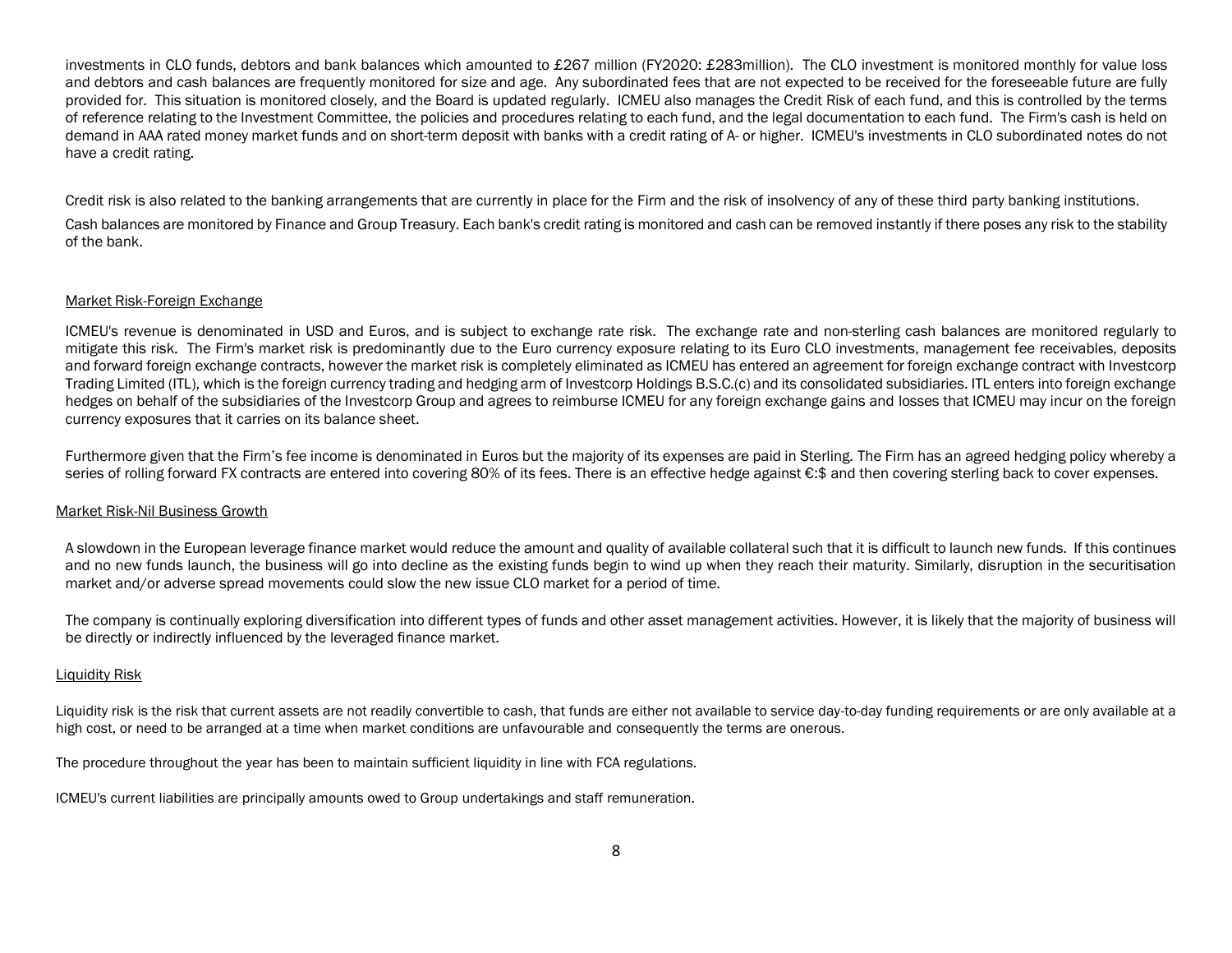## Information Security Risk

This is the risk that data concerning investors in funds is lost or transmitted in a non-secure manner, leading to disclosure of investor names and investments, causing reputational damage or regulatory sanction.

This is unlikely to happen as the Firm holds very little information with respect to investors in the CLOs or other debt funds it manages. Furthermore, IT is maintained on an Investcorp Group basis and ICMEU is subject to strict information security/cyber risk policies.

## **Outsourcing**

All new business processes are subject to review in order to identify a suitable suite of operational controls to mitigate potential risks. The Firm undertakes appropriate due diligence both before committing to outsourcing arrangements and before their commencement.

## Regulatory Capital

As an IFPRU 50k limited licence firm, ICMEU's Pillar 1 calculation requires it to hold sufficient capital to cover the sum of credit risk and market risk, (being greater in aggregate than 12.5x its fixed overhead requirement). The details of the Firm's Capital after deductions as at 30 June 2021, its Pillar 1 capital requirement as at 30 June 2021, and its Pillar 2 capital requirement are outlined below:

| As at 30 June 2021                                                                          | (E'000)   |
|---------------------------------------------------------------------------------------------|-----------|
| Credit Risk <sup>1</sup>                                                                    | 1,612,343 |
| Market Risk <sup>2</sup>                                                                    | ۰         |
| Fixed Overhead Requirement (FOR)                                                            | 3,202     |
| Total Risk Exposure Amount (TREA) (Market +<br>Credit Risk or 12.5x FOR, whichever highest) | 1,612,343 |
| Total Capital Ratio 8% of TREA                                                              | 128.987   |
| <b>Pillar 1 Total Requirement</b>                                                           | 128,987   |
| <b>Pillar 2 Total Requirement</b>                                                           | 14,000    |
| (the<br>Regulatory Capital Requirement<br>Total<br>greater of Pillar 1 and Pillar 2 Total)  | 128,987   |
| Internal Capital Requirement                                                                | 128,987   |

<sup>1</sup> Credit risk is calculated using the Standardised Approach (Art 111 – 144 CRR)

<sup>2</sup> Market risk is calculated using the non-trading book approach (Art 325 – 377 CRR) for market risk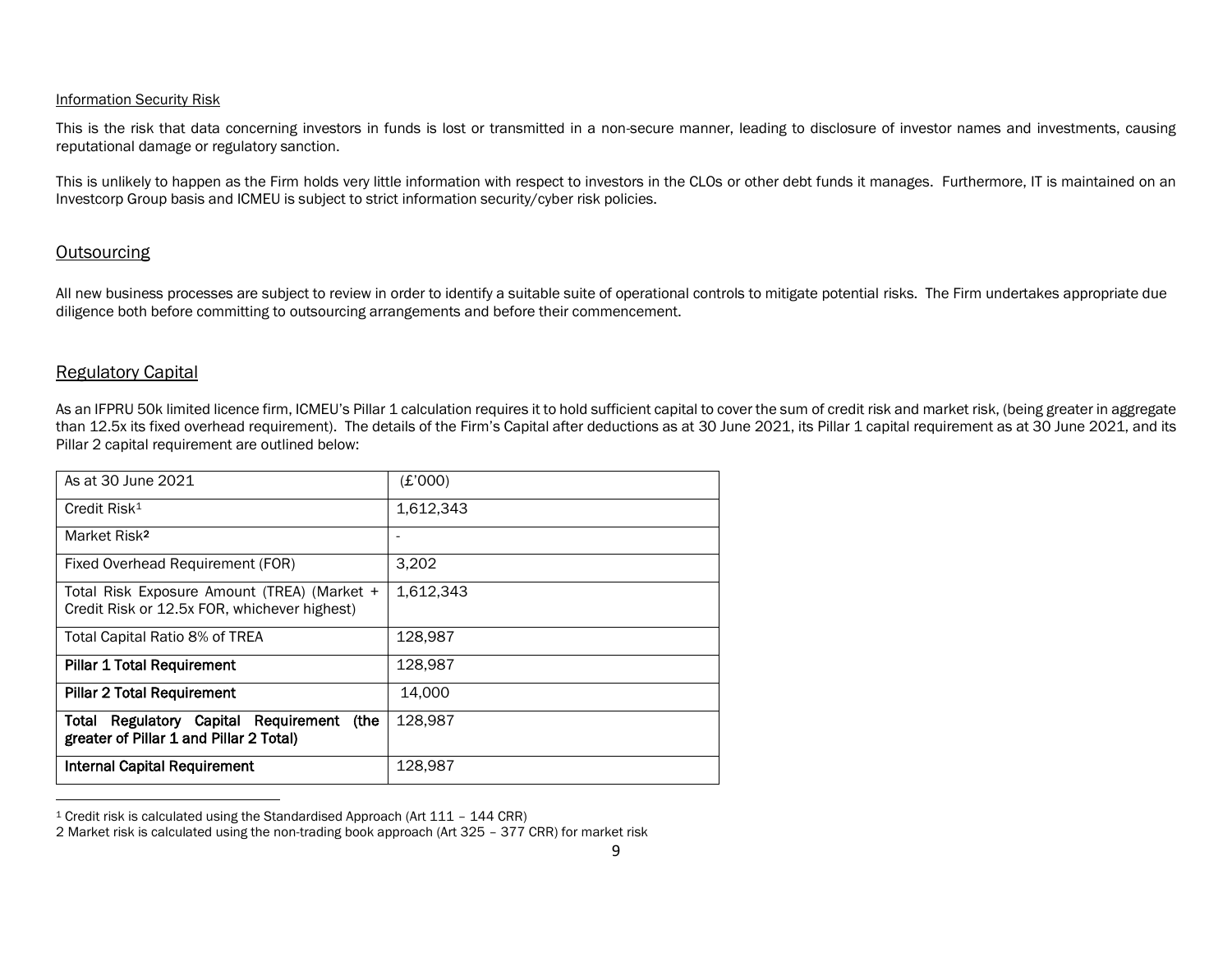| <b>Total capital</b> | 209,507 |
|----------------------|---------|
| <b>Surplus</b>       | 80,520  |

The Company's Pillar 2 capital requirement is currently £nil, and Pillar 1 capital requirement amounts to £129.0m. Common Equity Tier 1 Capital stands at £209.5m. Based on the analysis conducted, the Pillar 1 amount is higher than Pillar 2 and therefore it is the Pillar 1 amount that is the Firm's minimum capital requirement. This results in a surplus of £80.5.m above ICMEU's regulatory capital requirement.

In addition, pursuant to Article 92(1) of the CRR, ICMEU must satisfy the following three own funds requirements as a percentage of its TREA:

- Common Equity Tier 1 capital of 4.5% of TREA. ICMEU's minimum requirement based on the above TREA is £72.6m and the Company currently has a Common Equity Tier 1 capital amount of £209.5m.
- Tier 1 capital of 6% of TREA. ICMEU's minimum requirement based on the above TREA is £967m and the Company currently holds a Tier 1 capital amount of £209.5mand
- Total capital (own funds) of 8% of TREA. ICMEU's minimum requirement based on the above TREA is £129.0m, and the Company currently hold own funds of £209.5m.

## Based on this analysis, ICMEU therefore meets the requirements of the CRR.

Looking forward, it is not envisaged that additional capital will be required to support the Company's continued operations.

The Investcorp Group Finance Department will continue to monitor the capital adequacy position, closely monitoring any impact of any new business activities of ICMEU on its capital resources. Should the capital adequacy headroom fall below 8% then a formal review of ICMEU's capital position will be undertaken by the Board.

## Compliance with CRR and Pillar 2

Our overall approach to assessing the adequacy of our internal capital is set out in our Internal Capital Adequacy Assessment Process (ICAAP).

The ICAAP process involves separate consideration of risks to our capital combined with stress testing using scenario analysis. The level of capital required to cover risks is a function of impact and probability. We assess impact by modeling the changes in our income and expenses caused by various potential risks over a 3-year time horizon. Probability is assessed subjectively.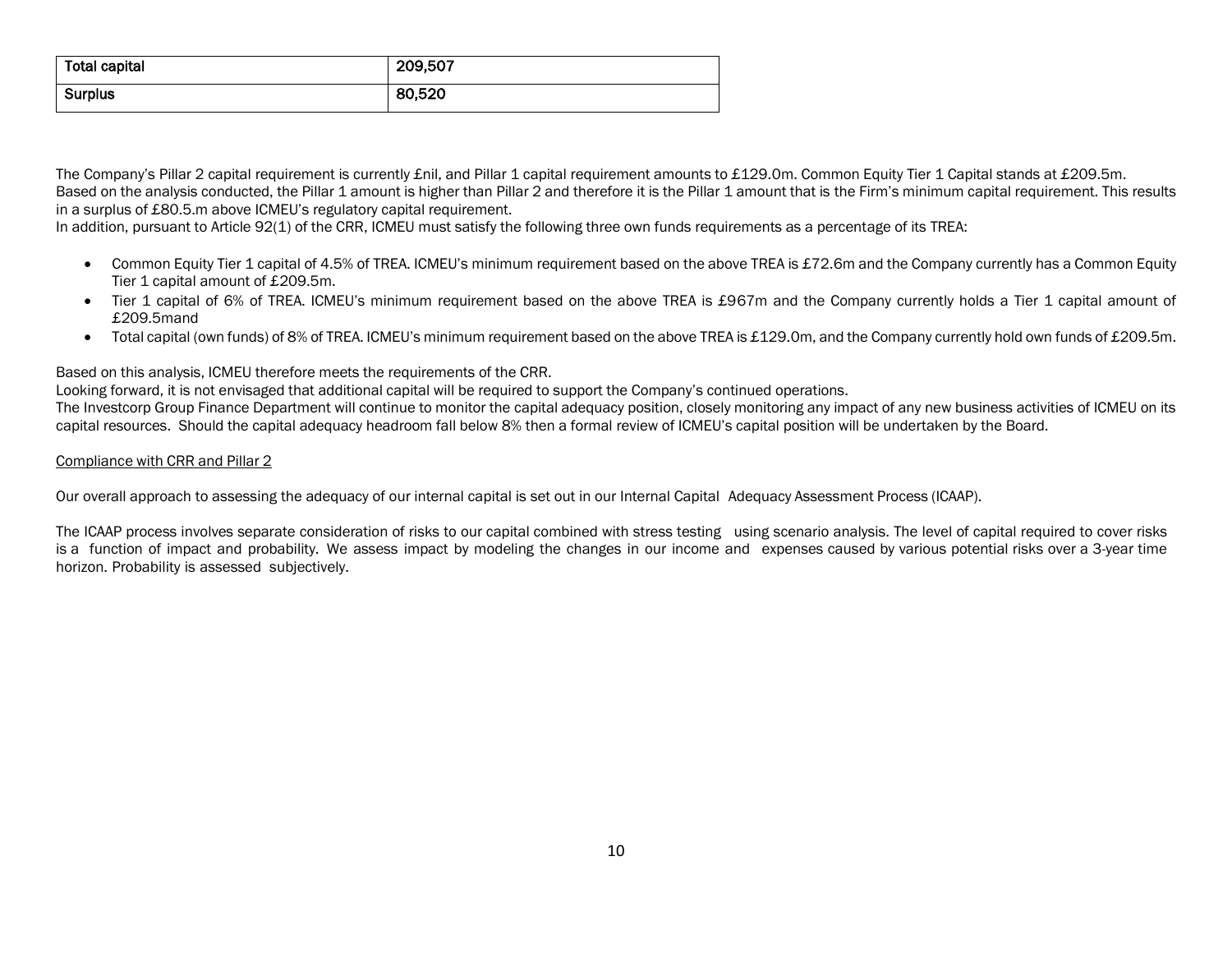## Exposure to Securitisation Positions

## ICMEU's accounting policies for securitization activities

Securitised positions are treated for accounting purposes in accordance with the accounting policies, as set out in the Annual Report and Accounts.

As a Sponsor/Originator, ICMEU is required to hold 5% of the credit risk associated with all new CLOs issued. In order to comply, such exposures are required to be held for the life of the transaction. It is not permissible to hedge the credit risk.

## The treatment of transactions

Transactions relating to securitisation activities are in respect of investments in CLOs required for risk retention purposes. The investments in CLOs are carried at amortised cost adjusted by any credit loss allowance recongised.

#### Methods, key assumptions, inputs and changes from the previous period for valuing securitisation positions

The CLO investments are held within a business model to hold assets in order to collect variable contractual cash flows on specified dates. The contractual terms give rise to variable distributions based on the CLO's respective waterfall and priorities of payment. Interest income is recognised using the effective interest rate. In calculating the effective interest rate, ICMEU estimates future cash flows considering all the contractual terms of the CLOs.

## The treatment of synthetic securitisations

ICMEU does not sponsor, retain or purchase synthetic securitisation positions.

## Valuation of assets awaiting securitization- Warehouse Exposures

Warehouse exposure is carried at cost and tested for impairment.

## Financial support for securitised assets

It is ICMEU's policy not to provide financial support for securitised assets.

## Quantitative disclosures

ICMEU does not have a trading book for its securitisation business because it does not hold securitisation positions with trading intent or in order to hedge positions with trading intent. The following quantitative disclosures are limited to ICMEU's non-trading book exposures.

ICMEU has not established and does not manage any synthetic securitisation structures nor does it securitise revolving exposures.

ICMEU does not deduct securitisation positions from its own funds.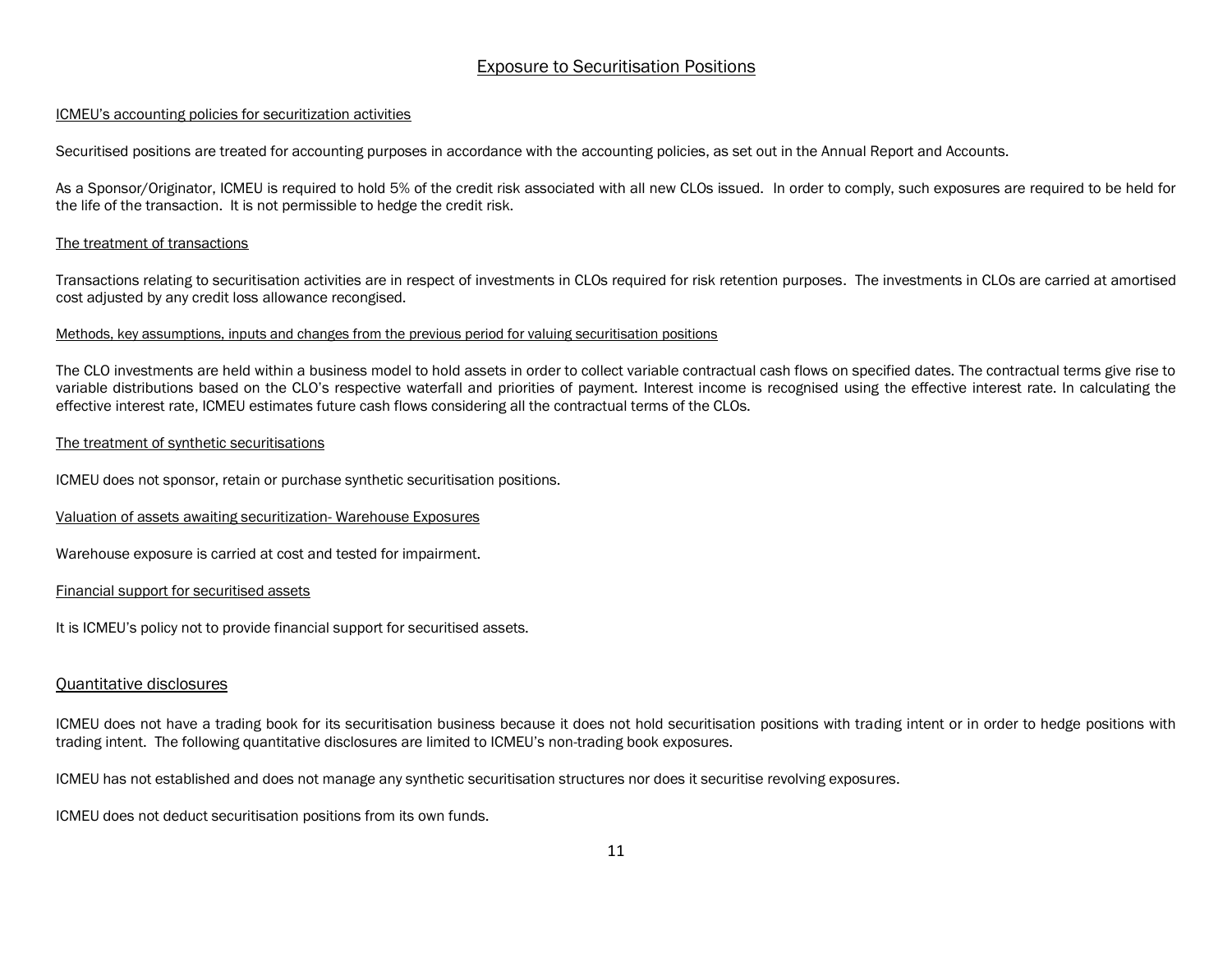ICMEU has not and will not provide implicit support to the securitisation vehicles which it has established and/or which it manages beyond its contractual obligations.

ICMEU's securitisation exposures are made up of rated or unrated subordinated notes in each CLO (i.e. a mix of vertical and horizontal retention positions).

## Remuneration

As an IFPRU limited license firm regulated by the UK Financial Conduct Authority, ICMEU is subject to the FCA's IFPRU Remuneration Code (the "Remuneration Code") contained within SYSC 19A.

The firm does not hold client money or assets and does not deal as principal in transactions. As such, the firm falls within the FCA's third (and lowest) proportionality tier. This allows the Firm to disapply the following Remuneration Code requirements:

- Remuneration Principle 12(d), which requires a firm to set an appropriate ratio between the fixed and variable components of total remuneration;
- Remuneration Principle 12(f), which requires a firm to pay at least 50% of variable remuneration in the form of shares, non-cash instruments or other share-equivalent instruments;
- Remuneration Principle 12(g), which requires a firm to defer at least 40% (or 60% for very senior or highly paid individuals) of variable remuneration for a period of not less than three years (vesting no more quickly than on a pro rata basis; and
- Remuneration Principle 12(h), which requires a firm to ensure that variable remuneration is subject to clawback.

In addition, the following principles are disapplied by the Firm on the basis that they are irrelevant:

- Principle 7: Exceptional government intervention (SYSC 19A.3.20R); and
- the establishment of a remuneration committee under Principle 4, on the basis that the Firm does not qualify as a Significant IFPRU Firm (SYSC 19A.3.12R and 19A.3.12BR).

As the Firm is also subject to the CRR, the following disclosures are required under Article 450:

## Decision-making Process for Remuneration Policy (Article 450(1)(a))

As a consolidated subsidiary of Investcorp Holdings B.S.C.(c), the Firm is also subject to the Investcorp Group Remuneration Policies.

The Firm's Remuneration Policies are intended to be aligned with both the IFPRU Remuneration Code and the Investcorp Group Remuneration Policies and are based upon the objectives of:

- Attracting and retaining top talent;
- Delivering pay for sustainable long-term performance on a risk-adjusted basis;
- Aligning executive remuneration with shareholders' and clients' interests; and
- Mitigating excessive risk taking and incentivizing top-quartile risk-adjusted returns.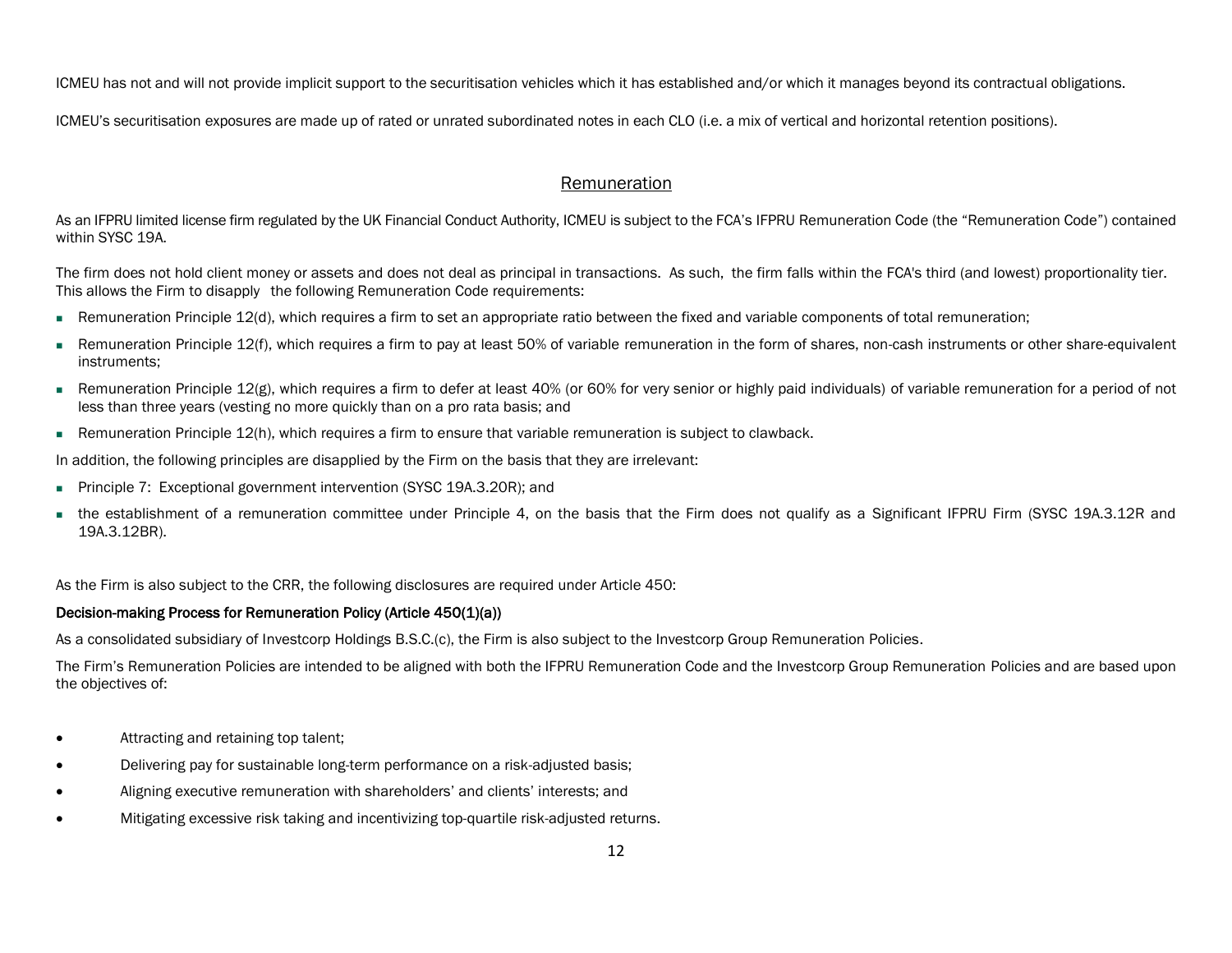Annual remuneration for employees is comprised of two key elements (in addition to health and welfare benefits):

- A fixed base salary; and
- A variable remuneration component that is based on the Firm's performance and individual performance factors.

The determination of whether an employee is entitled to an award of variable remuneration in respect of any year will be based upon an evaluation of that employee's performance during that year. This evaluation will include an assessment of both (i) the employee's performance of his or her objectives that were established for the year and (ii) a range of performance competencies, including:

- Business acumen
- Judgement and maturity
- **Leadership**
- Teamwork and culture
- **Commitment**
- Adherence to process

If an employee's performance warrants an award of variable remuneration, the variable remuneration generally is awarded as a mix of an upfront cash bonus and deferred long-term incentives. A significant percentage of variable remuneration is subject to vesting requirements and cancellation risk, with the amount deferred depending on the amount of the award, which typically reflects the seniority and/or responsibility of the employee.

The only circumstances under which deferred remuneration may be paid out before the end of the relevant vesting period are the death or permanent disability of the employee.

The mix of remuneration will vary depending upon employees' functions and the mix must be consistent with risk alignment.

Individuals performing a control function (risk management, internal audit, operations, financial controls, anti-money laundering, legal and compliance) must be remunerated in a manner that will attract qualified and experienced staff and they must be remunerated in a manner that is independent of the business areas they oversee. A significant portion of the remuneration paid to these individuals will be fixed and they will be compensated based on their performance versus the objectives and targets of their functions.

As required by SYSC 19A.3.30R, ICMEU employees are required to commit themselves not to use personal hedging strategies or remuneration and liability related insurance that undermines the risk alignment embedded in the Investcorp Group's remuneration programs and policies.

## Pay and Performance (Article 450(1)(b))

#### Link between Pay and Performance

The Firm's variable remuneration pool is linked to the overall financial performance of the Firm and individual remuneration awards are linked to the financial and nonfinancial contribution of an individual employee to the business.

Variable remuneration awards are reduced or deferred in the event of poor financial performance by a line of business or by the Firm as a whole.

Contractual payments related to a termination of employment are aligned with long-term value creation and prudent risk-taking. Such payments are related to performance achieved over time and designed in a way that does not reward failure or misconduct.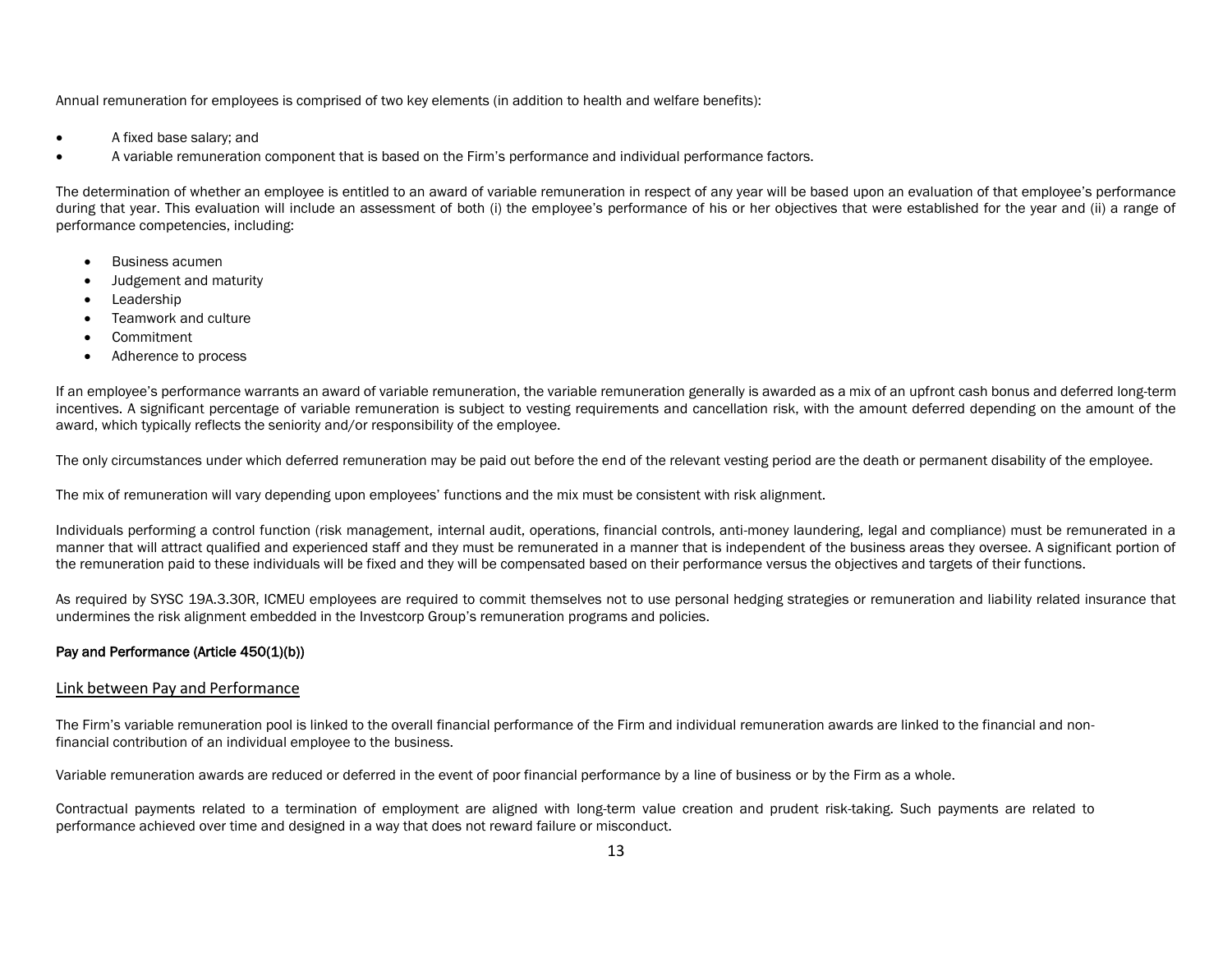## Disclosures (Articles 450(1)(g), (h), and (i))

As an *IFPRU* limited licence firm, Investcorp Credit Management EU Limited is required to disclose certain quantitative information regarding remuneration broken down;

- by business area;
- by senior management and members of staff whose actions have a material impact on the risk profile of the Firm (see *Remuneration of Code Staff section below*) ; and
- the number of individuals being remunerated EUR 1 million or more per financial year, for remuneration between EUR 1 million and EUR 5 million broken down into pay bands of EUR 500 000 and for remuneration of EUR 5 million and above broken down into pay bands of EUR 1 million.

#### Business area

The Firm considers that it has one business area, fund management services. All remuneration information disclosed in this disclosure is from this business area.

## Remuneration of Code Staff

The Firm's Remuneration Code Staff are its employees and officers whose professional activities have a material impact on the Firm's risk profile and are comprised of senior managers and other staff. Examples of material risk takers are given in SYSC 19A.3.6 Table 2.

Pursuant to SYSC 19A.3.5R(1), the Firm will maintain a record of its Remuneration Code Staff and take reasonable steps to ensure that they understand the implications of their status as such.

Twenty (20) Remuneration Code Staff have been identified in total for the 12-month financial period ended 30 June 2021. This includes employees who have been Code staff for any part of the period. The aggregate remuneration paid to such persons for the 12-month financial period ended 30 June 2021 was:

Senior Management: £3,759,139

Other Material Risk Takers: £3,677,990

One (1) of the Remuneration Code Staff received remuneration of €1M or more for the 12-month financial period ending 30 June 2021.

• One in €1.0 M to €1.5M pay band.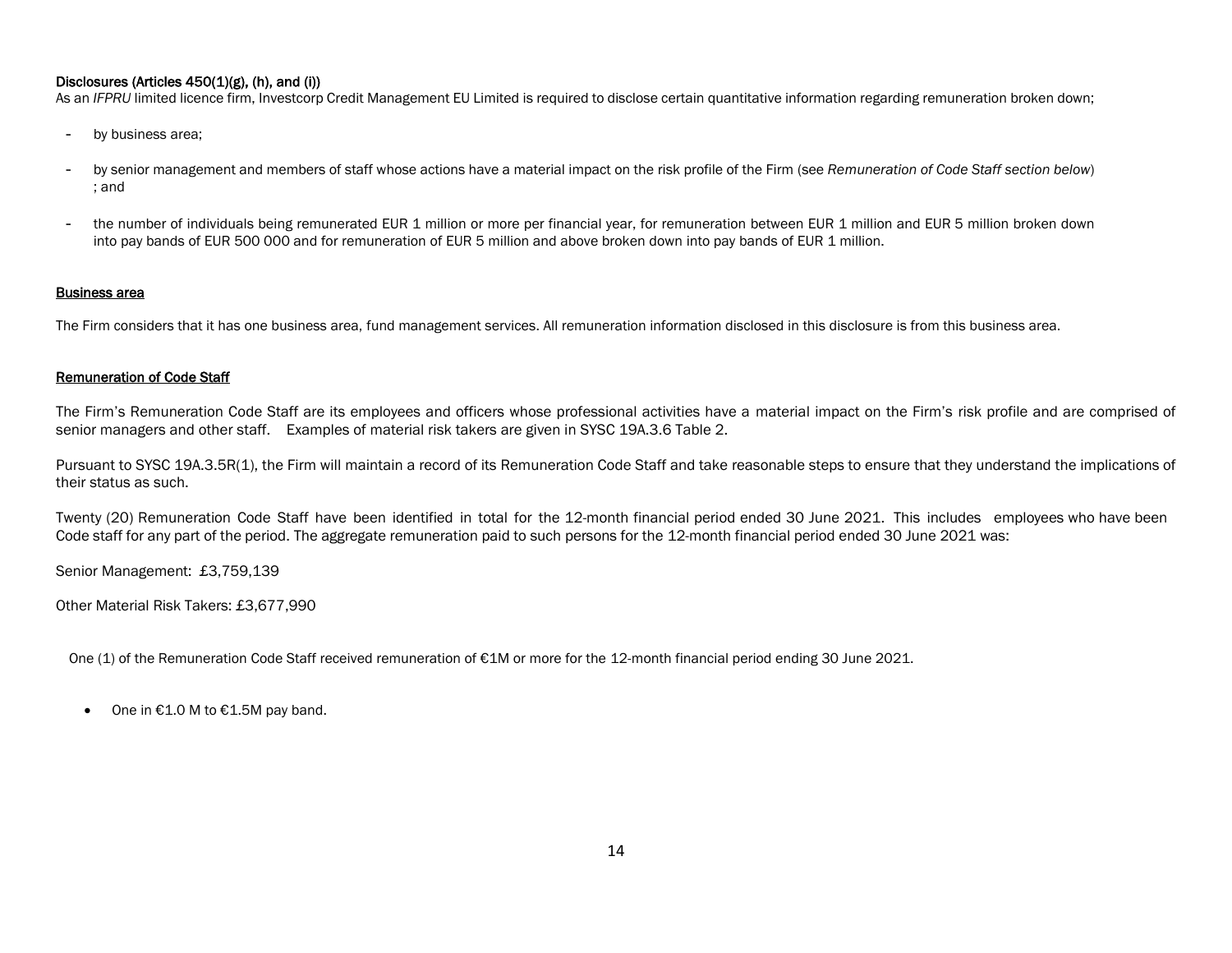## Annex 1- Additional Disclosure on Asset Encumbrance

**Template A- Assets**

|     |                                                 | <b>Carrying amount of</b><br>encumbered assets | Fair value of<br>encumbered assets | <b>Carrying amount of</b><br>unencumbered assets | Fair value of<br>unencumbered<br>assets |
|-----|-------------------------------------------------|------------------------------------------------|------------------------------------|--------------------------------------------------|-----------------------------------------|
|     |                                                 | 010                                            | 040                                | 060                                              | 090                                     |
| 010 | Assets of the reporting institution*<br>(£000s) |                                                |                                    |                                                  |                                         |
| 030 | Equity instruments                              |                                                |                                    |                                                  |                                         |
| 040 | Debt securities                                 |                                                |                                    | 180,756                                          |                                         |
| 120 | Other assets                                    |                                                |                                    | 86,892                                           |                                         |

\*As at 30 June 2021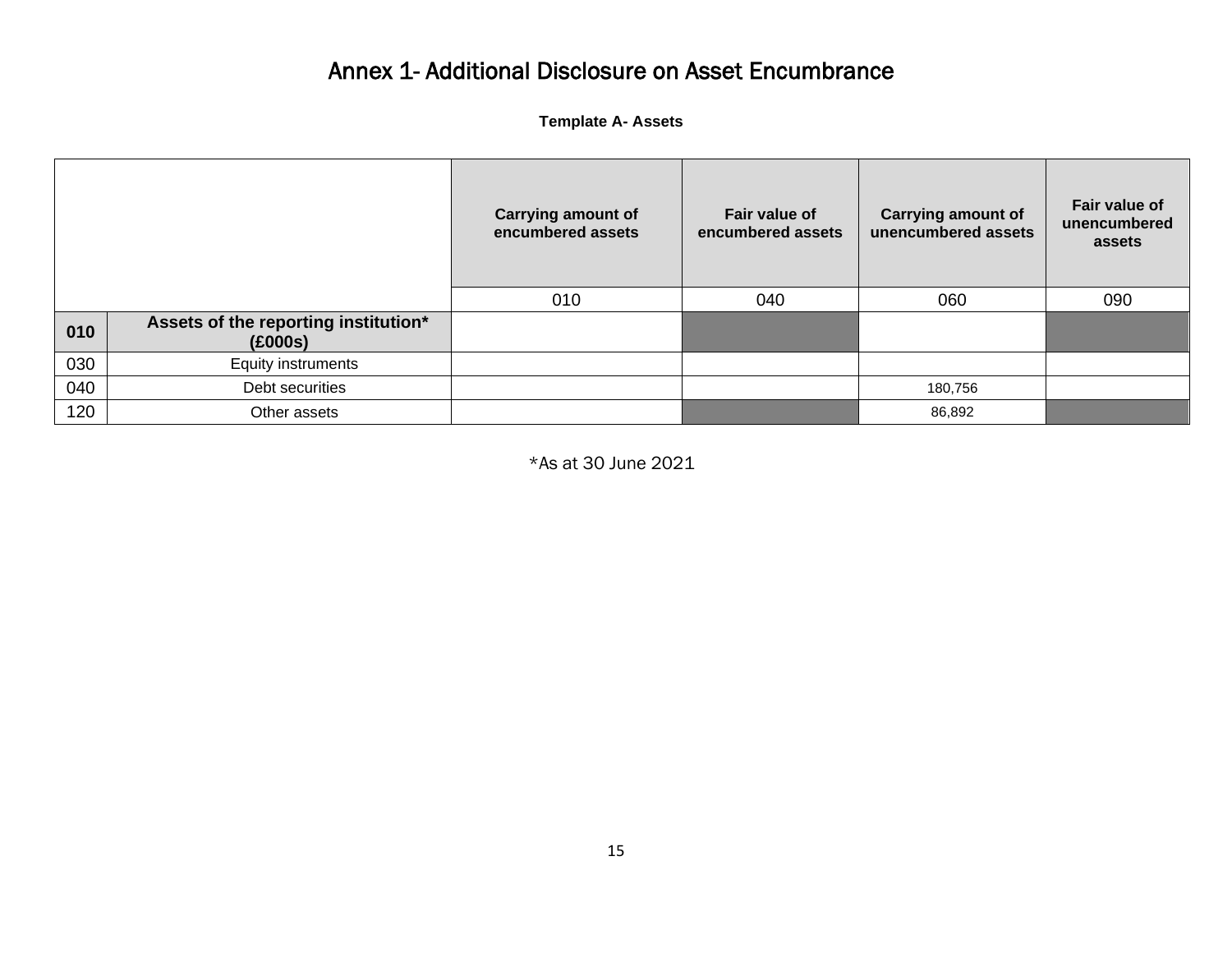## Annex 2- Exposure to Securitisation Positions

| Aggregate<br>amount of<br>outstanding<br>exposures<br>securitised<br>by the<br>Group<br>£'m | Aggregate<br>amount of<br>outstanding<br>exposures<br>for which<br>the Group<br>acts only as<br>sponsor<br>E'm | Aggregate<br>amount of<br>on-balance<br>sheet<br>positions<br>retained or<br>purchased<br>£'m                 | Aggregate<br>amount of<br>off-balance<br>sheet<br>securitisation<br>exposures<br>£'m | Aggregate<br>amount of<br>assets<br>awaiting<br>securitisation<br>£'m | Aggregate<br>amount of<br>securitisation<br>positions<br>risk-weighted<br>at 1250%<br>£'m | Aggregate<br>amount of<br>exposures<br>securitised<br>in the<br>financial<br>year to 30<br><b>June 2021</b><br>£'m | Aggregate<br>amount of<br>exposures<br>recognised<br>as gain or<br>loss on<br>sale<br>in the<br>financial<br>year to 30<br><b>June 2021</b><br>£'m |
|---------------------------------------------------------------------------------------------|----------------------------------------------------------------------------------------------------------------|---------------------------------------------------------------------------------------------------------------|--------------------------------------------------------------------------------------|-----------------------------------------------------------------------|-------------------------------------------------------------------------------------------|--------------------------------------------------------------------------------------------------------------------|----------------------------------------------------------------------------------------------------------------------------------------------------|
|                                                                                             |                                                                                                                | 180,756                                                                                                       |                                                                                      |                                                                       |                                                                                           |                                                                                                                    |                                                                                                                                                    |
|                                                                                             | Article 251<br>Rating                                                                                          | Securitisation<br>positions<br>retained or<br>purchased,<br>split according to<br>risk<br>weight bands<br>E'm | Risk weight bands                                                                    |                                                                       | Credit risk<br>$\%$                                                                       | Own Funds<br>Requirement<br>arising<br>from these<br>securitisation<br>positions<br>E'm                            |                                                                                                                                                    |
|                                                                                             | Unrated                                                                                                        | 113,486                                                                                                       | 1250%                                                                                |                                                                       | 8%                                                                                        | 113,486                                                                                                            |                                                                                                                                                    |
|                                                                                             | Rated                                                                                                          | 67,270                                                                                                        | 150%                                                                                 |                                                                       | 8%                                                                                        | 8,103                                                                                                              |                                                                                                                                                    |
|                                                                                             | Total                                                                                                          | 180,756                                                                                                       |                                                                                      |                                                                       |                                                                                           | 121,589                                                                                                            |                                                                                                                                                    |